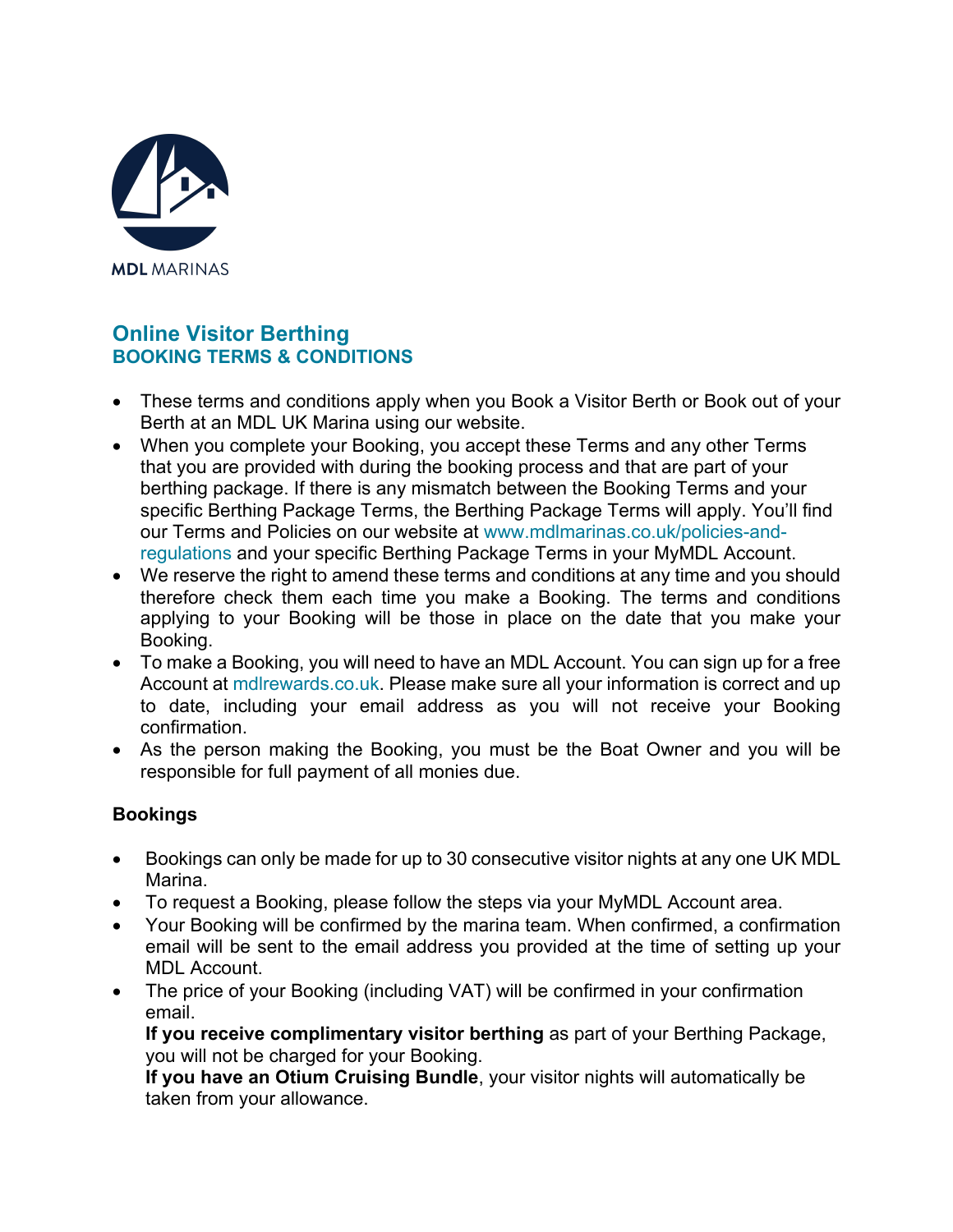**If you'd like to pay with Otium points**, you will need to contact the marina directly to make your booking.

- If payment is required, your confirmation email will contain a unique payment link and payment is required by credit or debit card within 48 hours to secure your Booking. If payment is not made within 48 hours of the confirmation email the Booking will be cancelled. If booking within 48 hours, payment can be taken via the payment link or in the Marina Office on arrival.
- Additional fees such as harbour dues may be applicable at some locations and will be notified on making a Booking.
- A contract between us will be formed when payment has been made, or in the case of nonpaying MDL berth holders, when email confirmation has been received.
- Your upcoming bookings can be viewed under the 'Your Bookings' tab in your MyMDL Account.
- If you're an MDL berth holder, you will automatically be booked out of your home berth when you Book visitor berthing at another MDL marina.
- If you're an Otium member and you pay for your visitor berthing, you will earn Otium Reward points at the applicable rate which will show in your MyMDL account.
- Otium Rewards are for members of our Otium loyalty programme. There are no membership fees, and it's easy to become a member - just create an Account at [mdlrewards.co.uk.](https://www.mdlmarinas.co.uk/otium/)
- If your Booking cannot be confirmed, you will be contacted by the marina team to discuss alternative dates.

## **Cancellations and amends**

- If you need to cancel a Booking, you must immediately advise us via your MyMDL Account or by contacting the marina. As soon as you cancel, your Booking will become void and will be removed from your Account. Bookings are non-refundable, including "no shows".
- You can amend your booking to an alternative date up to 24 hours before your arrival date, but the number of days and marina need to remain the same.
- Occasionally, we may have to make changes or cancel the Booking after it has been confirmed and we reserve the right to do so. If we have to make a change or cancel, we will tell you as soon as possible. If there is time to do so before your arrival date, we will offer you the choice of the following options:
- (a) accepting the changed date.
- (b) accepting the changed marina. If the chosen alternative marina is less expensive than your original one, we will refund the difference but if it is more expensive, we will not ask you to pay any more.
- (c) cancelling or accepting the cancellation in which case you will receive a full refund of all monies you have paid to us, which will be refunded to the original payment method. In all cases, our liability for changes and cancellations is limited to offering you the above-mentioned options. We cannot pay any expenses, costs or losses incurred by you as a result of any change or cancellation.